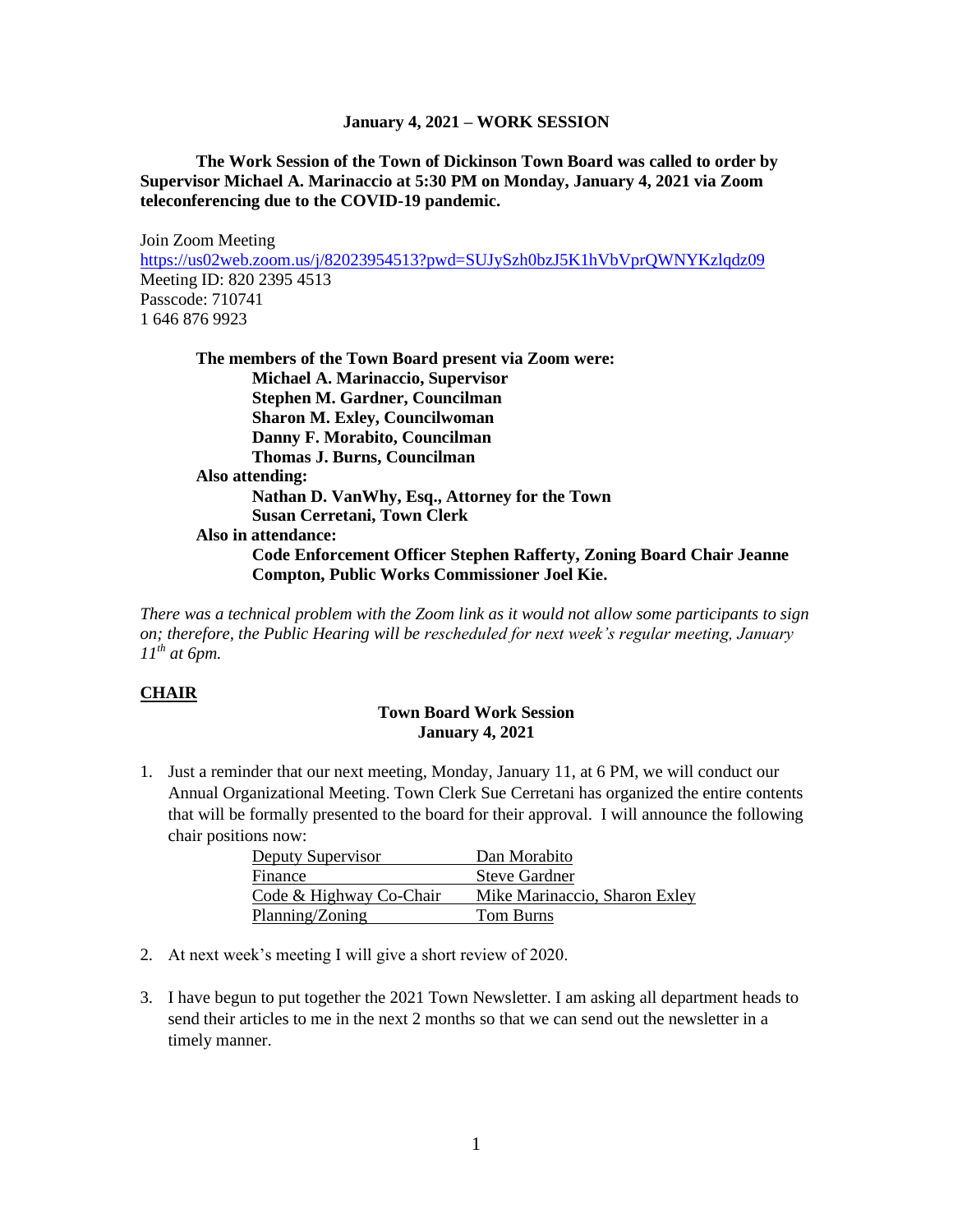#### **January 4, 2021 – WORK SESSION**

## **SUPERVISOR"S REPORT CONTINUED**:

- 4. We had a record snowfall on December 17, over 40 inches in less than 24 hours. I had several **ZOOM** meetings with the County prior to the storm with expectations ranging from 12 to 18 inches of snow. There were additional meetings on the  $18<sup>th</sup>$ . County wide coordination in efforts to keep all municipalities informed of the status of the storm was excellent. Our highway staff performed extremely well and were able to clear our roads despite some equipment issues.
- 5. Starting on December 24 through December 25, once again we held county-wide emergency **ZOOM** meetings due to the threat of heavy rain, river flooding, flash flooding and flash freezing. While there was some flooding in low lying areas of the county, we got through this storm with very little damage. We did not have any major issues in the town that I am aware of.
- 6. It was recently reported that the EconoLodge has reopened. Sheriff Harder said that so far there have been no reported issues that involved police calls at the hotel.
- 7. Highway Superintendent Joel Kie has notified me on several occasions regarding trains blocking Phelps Rd. for long periods of time. I contacted Michael Ponticiello, **Director of County Emergency Services** and he has agreed to look into this extremely dangerous matter. Joel contacted someone from **NYSDOT,** and they are also looking into this ongoing issue. There are federal guidelines regarding trains blocking roads which limits them to 5 minutes.
- 8. As of December 30th there are 27 active **COVID** cases in our town.

# **COMMITTEE ASSIGNMENTS FOR 2021**

| Finance CommitteeStephen Gardner          |  |
|-------------------------------------------|--|
| Personnel CommitteeStephen Gardner        |  |
| Highway Chair/CommitteeMichael Marinaccio |  |
| Highway Co-Chair/CommitteeSharon Exley    |  |
| Code Chair/CommitteeMichael Marinaccio    |  |
| Code Co-Chair/CommitteeSharon Exley       |  |
| Planning & Zoning LiaisonTom Burns        |  |
| Deputy SupervisorDanny Morabito           |  |